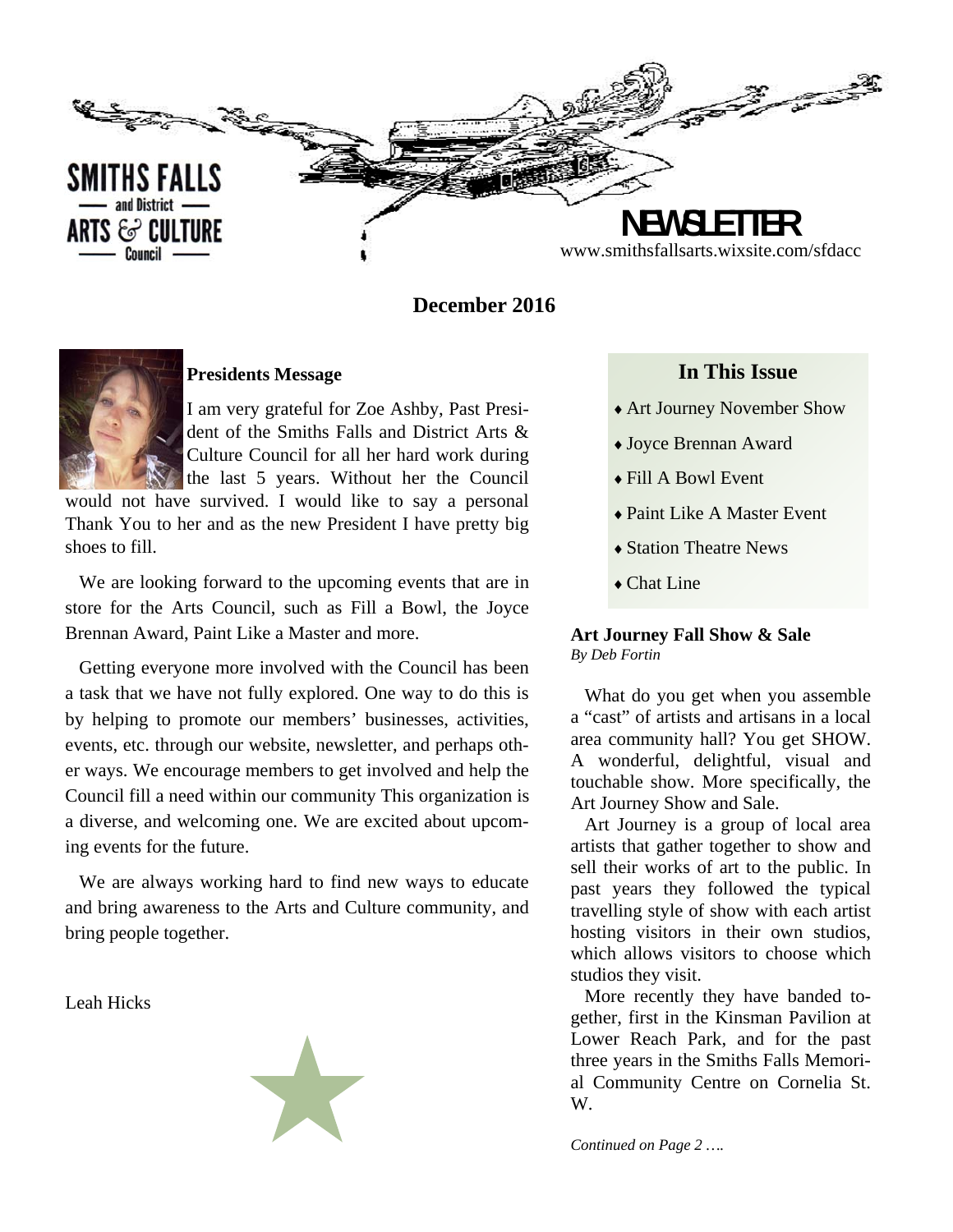#### *Art Journey Continued ….*

This venue allows visitors to see all the artists in one place, saving them travelling time and ensuring they don't miss an artist they hoped to see.

This year's fall show took place the weekend of November  $5<sup>th</sup>$  and  $6<sup>th</sup>$ . It was a two day show open from 10 a.m. to 4 p.m. both days. The participants vary from show to show which allows for a rotating roster of artists. This year we showcased fibre arts, fine woodwork, pottery, pyrography, photography, paintings, pencil art, mixed media, wood turning, wood carving and jewellery.

This year also saw the inclusion of another group of artists. Vine Rhymes; singers, songwriters, and poets, who entertained us and our visitors throughout the show. It was a lovely addition to our art show and we thank them for their participation and hope they will return next year.

As an incentive to visitors we have each artist contribute a small piece of their art to one of our door prize Gift Baskets. Also new this fall was our BEAN POLL, which allowed us to discover how our visitors heard about us. I think it was a great success and the folks had a good chuckle over the name. Wonder how it works? You'll have to come to our next show and participate in the poll yourself. Stay tuned for dates and times for 2017.

As an extension of our goal to present our works of art, we also do various technique demonstrations onsite to educate the public on what is involved in creating our works of art. This artist-to-public engagement leads to conversations on the "how and why" we create. We not only want the public to appreciate what we do but also to encourage them to learn a new craft or art form, thus carrying on the age-old tradition of creating art. In this age of hightech focus we often neglect the hands-on practice of creating art. It is our hope to encourage future generations to get involved in creating.

For "Without ART the earth is just, eh!

### **The Joyce Brennan Award**

The Smiths Falls & District Arts & Culture Council (SFDACC) presented the sixth annual Joyce Brennan Award for outstanding contributions to Arts and Culture in the Smiths Falls Area.

This award is given in honour of the late Joyce Brennan, who was a founding member of the Rideau Canal Museum Board and the Heritage House Museum, a Town Councillor, as well as a founding member of the SFDACC board. The award will be presented on December 4th, 2016 at Heritage House Museum as part of their  $35<sup>th</sup>$  Annual Art Show event.

The first Joyce Brennan Award was presented posthumously to Joyce in 2011. It was accepted by her son, town councilor, Jay Brennan, at the newlybuilt Memorial Centre.

Pat Foulkes won the award in 2012. Her husband Tom accepted it on her behalf at the Railway Museum of Eastern Ontario. A past-president of the Canadian Federation of University Women, Pat founded the Volunteer Fair and the Friends of the Library. Friends runs the Film Night International film series running currently at the Station Theatre. She also was a stalwart supporter of the Station Theatre project and ongoing contributor of theatre productions in Smiths Falls.

Bill Hamilton and Nancy Berthiaume were handed the award in 2013 for a decade of work at the Station Theatre, Public Library and many other places. It was presented at the Kinsman Community Pavil-



ion in Lower Reach Park.

In appreciation of her work to bring the Railway Museum of Eastern **D** Ontario into the forefront as a successful facility, and for her contri-**T** butions on the local Municipal Her-

itage Committee, the 2014 Award went to Anne Shropshire. She also sat on the Smiths Falls Arts &

*Continued on Page 3 ….*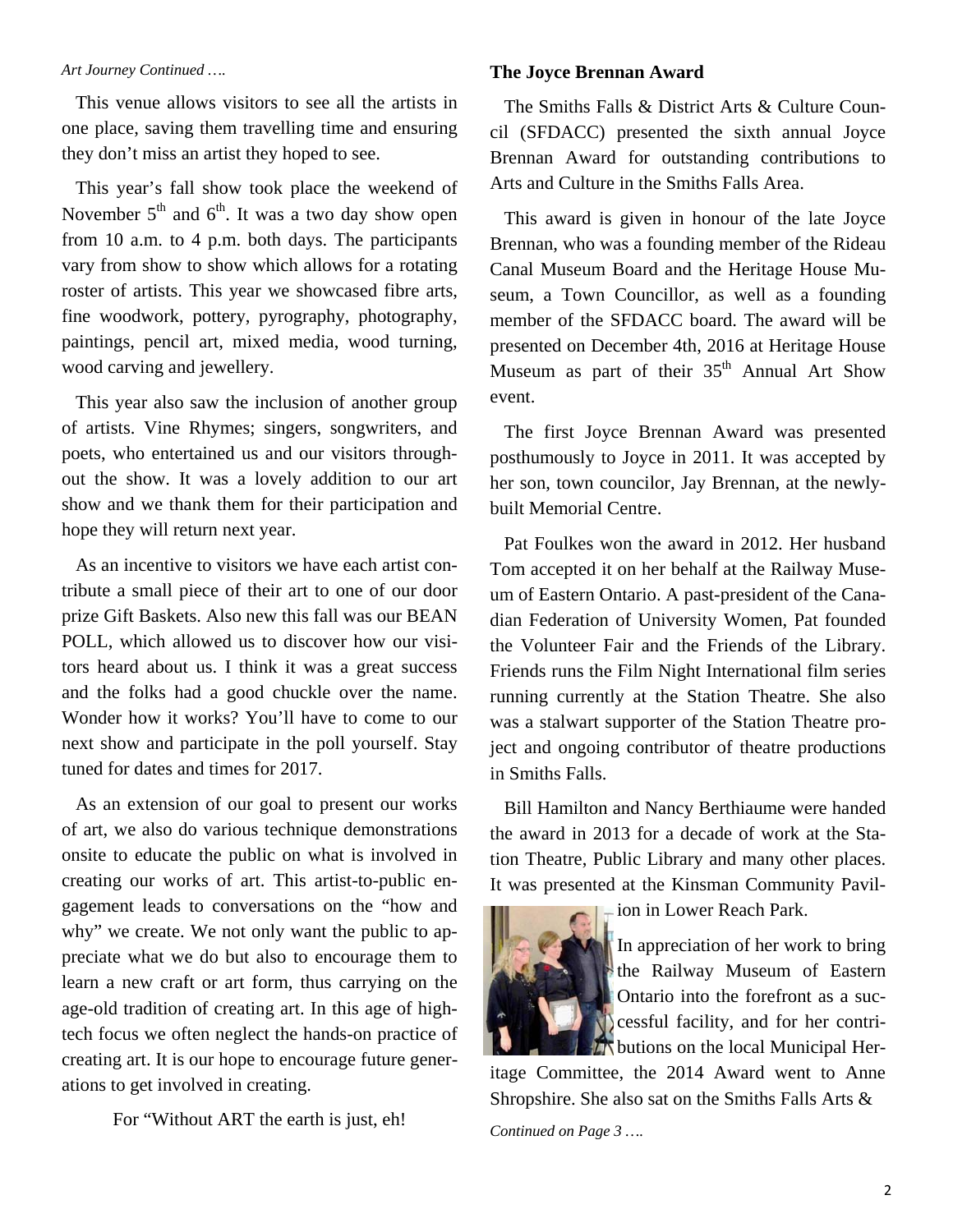#### *Joyce Brennan Award Continued ….*

Culture Task Force in 2011 which led to the establishment of our Arts Council. The presentation was made on November  $1<sup>st</sup>$  at the Memorial Centre.



Last year Karen Schecter received this award for her tireless efforts in the area of Arts and Culture which include innovative programming at the library, providing high quality international films for Smiths Falls

heading up the Smiths Falls component of Film Night International.

The award this year will be presented on December 4<sup>th</sup> at the Heritage House Museum.

### **Fill A Bowl Fundraiser**

This was the first year that the Arts & Culture Council held the Fill A Bowl Event along with L.I.P. It was held on April  $2<sup>nd</sup>$  at the Seniors Centre on Cornelia (across from the Hospital). Local Potters donated soup bowls and several local restaurants donated soup to fill the bowls. Vine Rhymes, a local group of musicians, songwriters, and poets provided the entertainment.

The Council is hoping to hold another Fill A Bowl Event in early 2017. It is hoped that this will be held during the Winter Carnival Weekend which will be held sometime in February.

## **Paint Like A Master Night**

November  $21<sup>st</sup>$ , which was a really bad weather day, saw eight brave soles attend the first Paint Like A Master event sponsored by the Arts Council. This event happened at Fort Hemlock Pub. For two hours Betty Compton guided the participants how to paint just like a master would. By the end of the evening each participant had a completed painting.

The funds raised at this event will be going to a Bursary Program that the Arts & Culture Council sponsors every year to a graduating high school student which is presented to a local student who is going on to study the Arts.

# **Upcoming Events**

### **Station Theatre News**

The final play of the 2016 season is now on at the Station Theatre. This year's Pantomime is *Sleeping Beauty* which started on December 2<sup>nd</sup> and runs until December 11<sup>th</sup>.

The play was written by Ben Crocker and is being directed by Emily Duberville. It is about a Villainous Villainess, two fabulous felines and a host of traditional pantomime characters. This makes for a zany slapstick comedy and holiday hijinks.

The 2017 Season for the Station Theatre plays has now been set. You can look forward to seeing:

# February 24<sup>th</sup> – March 5<sup>th</sup>



**No Sex Please…We're British** 

**by Anthony Marriot & Alistair Foot**  *is presented by special arrangement with SAMUEL FRENCH, INC.* 

This is a play about when a postal accident lands boxes of Scandinavian naughty pictures in the living room of young newlyweds Peter and Frances. They must do everything they can to get rid of it before Peter's mother shows up, not to mention his uptight boss at the bank! Add in a bumbling best friend, a couple of policemen, and two *"ladies of the evening"* and this day will be one the happy couple will not soon forget! This zippy farce ran for over eight years in London!

# **April 28th - May 7th**

#### **The Chalk Garden**

**by Enid Bagnold**  *is presented by special arrangement with SAMUEL FRENCH INC.* 



A classic play that tells the

story of Mrs. St. Maugham who lives in her country house in a vill-

*Continued on Page 4 ….*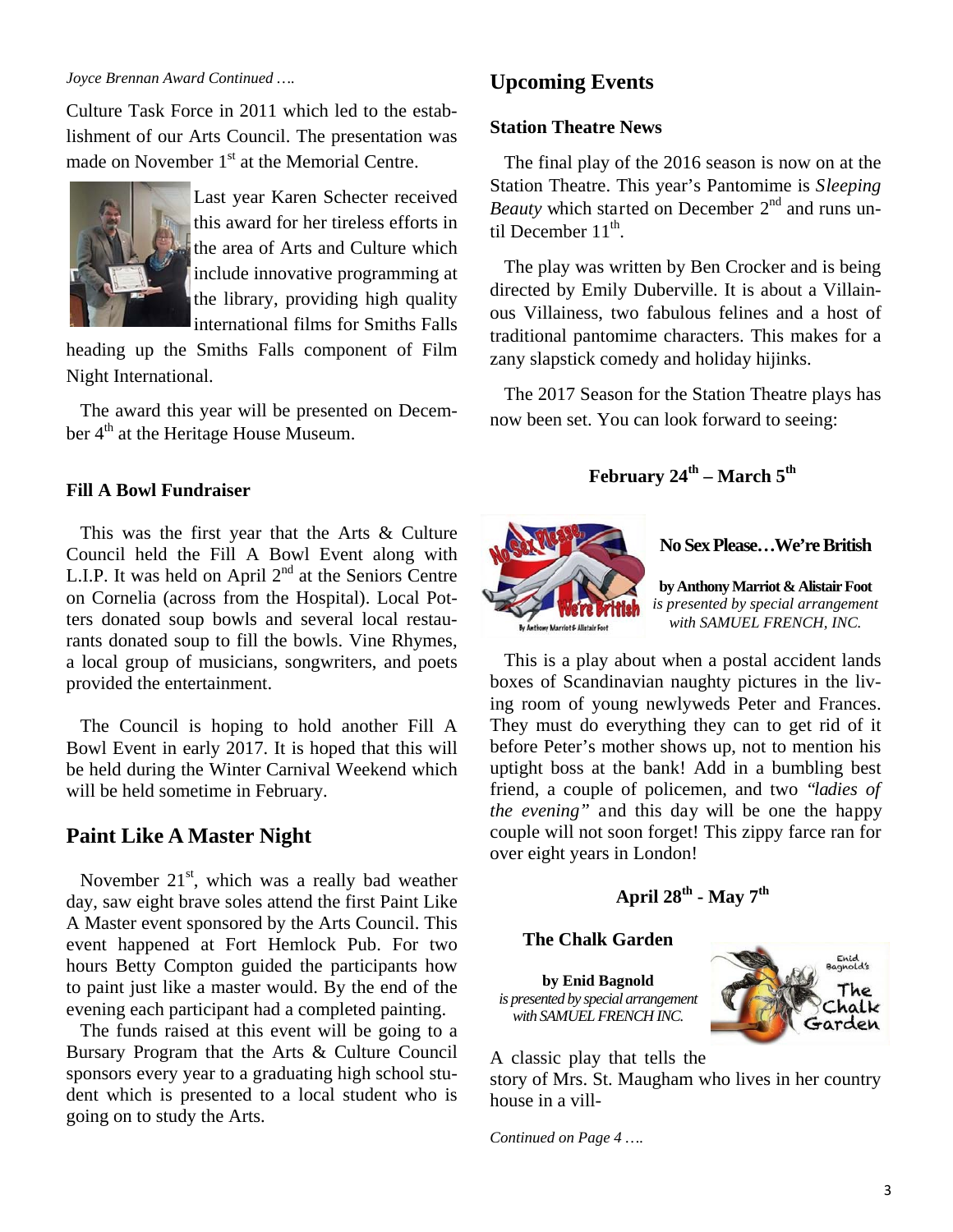#### *Station Theatre News Continued ….*

age in Sussex, where her garden is composed of lime and chalk. She is taking care of her teenage grandchild, Laurel, who has been setting fires. Miss Madrigal, an expert gardener, is hired as a governess, despite her lack of references.

This endearing play never seems to age, perhaps because its characters are written with such wit and brittle cleverness



**June 16th - June 25th**

**Bare Bear Bones** 

#### **by Michael Grant**

*is produced by special arrangement with Playwrights Guild of Canada.* 

Norman and Ruth are empty nesters who, after 25 years of raising children discover they have lost the spark their marriage once had. On the advice of a discount marriage councilor, they return to a place where they remember being in love, *The Bear Bones Family Campground.* Arriving late due to a less than road-worthy tent trailer, they set up camp in the dark. The next morning sheds light, not only on their campsite, but also on the fact that since camping there years ago with their children, *Bear Bones Family Campground* has also seen some changes and became *The Bear Bones Alternative Lifestyle Campground. As they are* unable to leave, due to a broken trailer, this very conservative duo must work together to avoid all "that flops and jiggles" on the other side of the hedge while trying to save their marriage. *Bare Bear Bones* is a story of love and communication

# A**ugust 18th - August 27th**

### **Fort Hemlock**



**by Emily Duberville**  *A World Premiere produced by special arrangement with the author* 

In celebration of Canada's  $150<sup>th</sup>$  this is an original play that is being produced for the first time at The Station Theatre. The story is an apocryphal account of a fight that took place many years ago between rival groups of farmers. All the characters are fictitious and the author has "*embroidered*", where necessary, to create a compelling story. The essential features of the Smiths Falls landscape at the time are from research. The place names, the presence of Romany in the area and events like The Turkey Fair are all real.

# **October 13th - October 22nd**

**Who Dunit?** 

**by C.B. Gilford**  *is presented by special arrangement with SAMUEL FRENCH, INC.* 



One of the most original comedy-mystery plots of all time. It first ran as a short story in Ellery Queen's Mystery Magazine, and was later a hit on *"Alfred Hitchcock Presents".* This has been translated into a dozen foreign languages, and reprinted in several anthologies. What happens when a famous mystery writer is murdered, goes to Heaven and discovers that not even St. Michael knows who murdered him? There's only one answer: Saint Michael sends him back to earth to relive the past twenty-four hours of his life in order to solve the murder before it is committed. The writer discovers everybody he knows has a good reason to kill him! And then  $-$  is he just going to sit there and let it happen a second time? So the writer must outwit both the murderer and the Archangel Michael.

# **December 8th - 17th**

### **Aladdin – A Traditional British Panto**

**by Ben Crocker**  This production by arrangement with Ben Crocker Pantomimes



Discover an Aladdin's cave of adventure, laughs, fun and surprises at the traditional Christmas panto.

Help the hero save the day, boo and hiss at the baddy and cheer and clap the cast in this traditional family panto. It's a magical carpet ride you won't want to miss!

*For more information on the 2017 Season of Plays contact the Station Theatre.\*